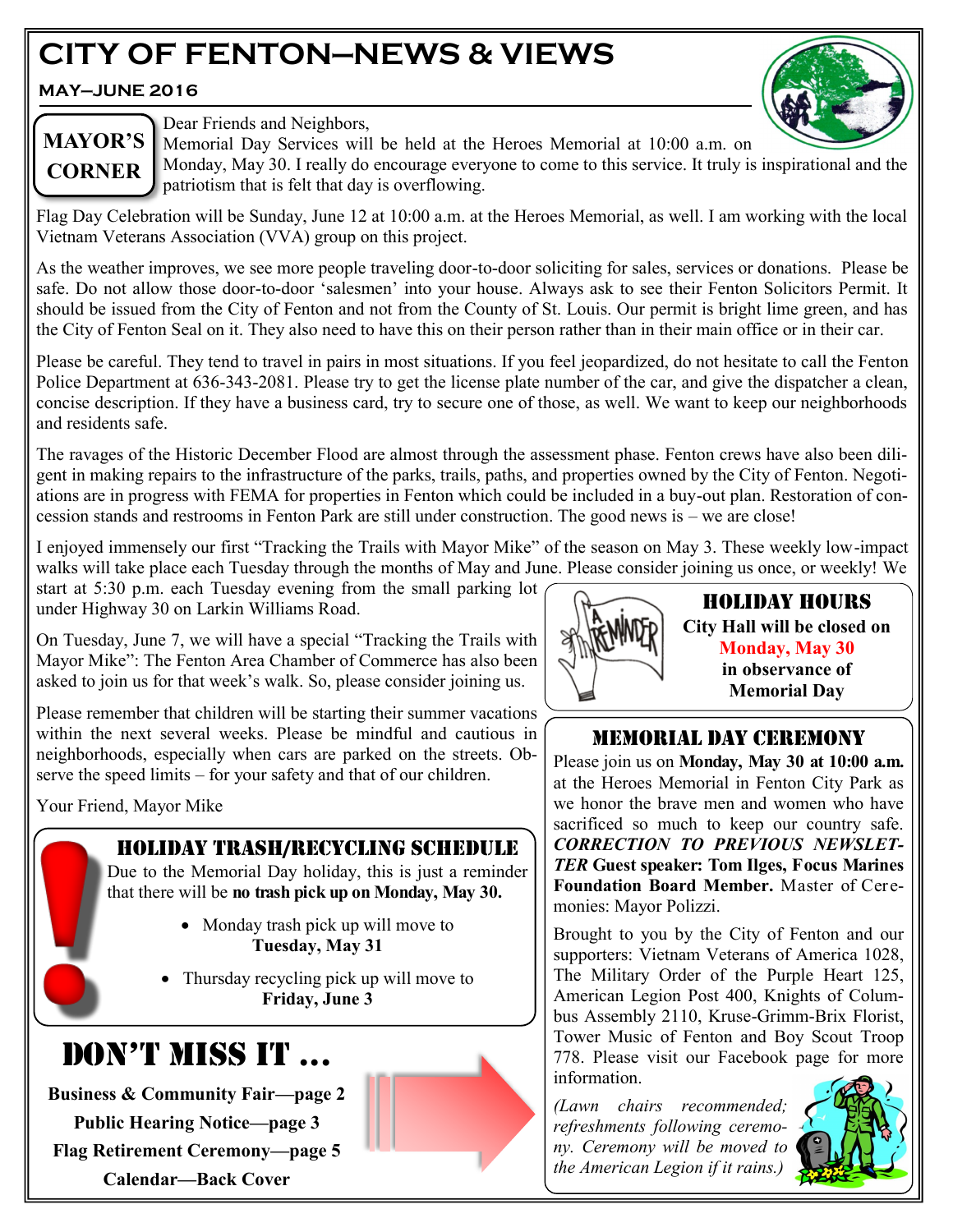#### **PLANNING & ZONING COMMISSION PUBLIC HEARING NOTICE**

On **Tuesday, June 7, 2016**, the Planning & Zoning Commission will hold a Public Hearing at 7:00 p.m. during their regularly scheduled meeting at City Hall to consider the following:

#### **OLD BUSINESS:**

- $\overline{\smash{\checkmark}}$  Consideration of amendments to the Zoning Code pertaining to Sign Regulations.
- $\checkmark$  Consideration of amendments to the Zoning Code pertaining to Accessory Buildings, Structures and Uses and related definitions.

#### **NEW BUSINESS:**

- $\checkmark$  A Petition by KP Development for a Special Use Permit for a temporary modular/prefabricated office facility at 1050 Dodge Drive. The parcel is zoned "PID" Planned Industrial Development District.
- $\checkmark$  A Petition by Thomas Graham on behalf of Rexel for a Special Use Permit for outdoor storage at 1780 Gilsinn Lane. The parcel is zoned "HP-1" Hospitality Park – Hotel, Restaurant, Entertainment Business Park District.
- $\checkmark$  Consideration of a Resolution of Intent to initiate amendments to certain Sections of the Zoning Code pertaining to permitted uses and uses allowed by Special Use Permit within the Olde Towne Districts.
- $\checkmark$  Consideration of amendments to certain Sections of the Zoning Code pertaining to permitted uses and uses allowed by Special Use Permit within the Olde Towne Districts.
- $\checkmark$  Consideration of amending the Planning and Zoning Commission Agenda to include Public Comments.

Information: Community Development at (636) 349-8110.

**BUSINESS & COMMUNITY FAIR Wednesday, June 1 4:30—6:30 PM** At Rockwood South Middle School FREE Admission! FREE Food Samples! ...and MORE!



Questions? Call 636-717-0200 **www.fentonmochamber.com**

### **NEW BUSINESS CORNER**

The following businesses have applied for an Occupancy Permit and are planning on calling Fenton "home":



**Apptuate, LLC** 313 Gravois Road *(software development office)*

**Bee Line Warehousing Inc.** 2012 Corporate 44 Drive *(warehouse/distribution for herbicide/fungicides)*

> **Corelink** 1609 Manufacturers Drive *(medical device distribution)*

**Global Links, Inc.** 1767 Larkin Williams Road *(admin. office/warehouse for sourcing agent)*

**Metro Heating & Cooling** 774 Merus Court *(admin. office/warehouse for HVAC company)*

**Pero Sales, Inc.** 1728 A West Park Center Drive *(manufacturers rep for HVAC equipment)*

> **Re-Sort Solutions** 2089 Corporate 44 Drive *(glass container warehousing)*

**Slyman Brother's Appliances** (a d/b/a of RDJ, LLC) 1549 Fencorp Drive *(warehouse, office and retail appliance sales)*

## OLDE TOWNE FENTON FARMERS MARKET

The Olde Towne Fenton Farmers Market is now **OPEN!!!** The Market is open every Saturday, May



through October, from 8:00 a.m. to 1:00 p.m. at the Olde Towne Pavilion located at 200 Gravois Road. Visit our Facebook page for a list of vendors and special events throughout the season.

**www.facebook.com/FentonFarmersMarket**

## **SALES TAX REDISTRIBUTIONS TO ST. LOUIS COUNTY FOR APRIL 2016**

| "A" Sales Tax Summary                                                         |                      | "B" (Pool) Sales Tax Summary |                      | <b>Combined Sales Tax Summary</b> |                      |  |
|-------------------------------------------------------------------------------|----------------------|------------------------------|----------------------|-----------------------------------|----------------------|--|
| Generated                                                                     | <b>Redistributed</b> | <b>Generated</b>             | <b>Redistributed</b> | Generated                         | <b>Redistributed</b> |  |
| \$424,646                                                                     | $$188,388(44.4\%)$   | \$210,272                    | $$205,972(98.0\%)$   | \$634,919                         | $$394,360(62.1\%)$   |  |
| Total amount for 2016 redistributed to St. Louis County is \$886,395 (60.1%). |                      |                              |                      |                                   |                      |  |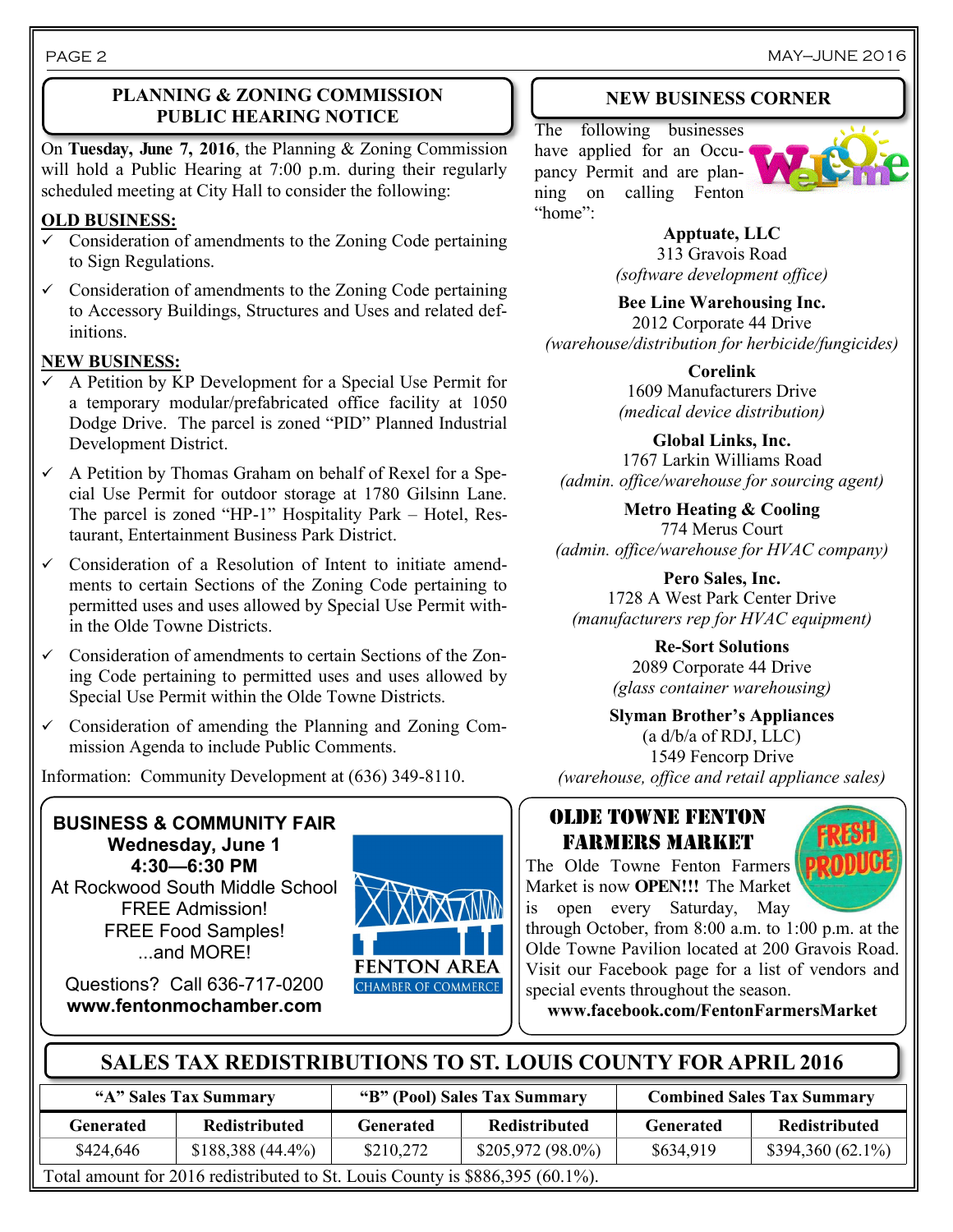#### **CONCRETE STREET SLAB REPLACEMENT AND SIDEWALK REPAIR**

The Concrete Slab Replacement Program started May 2nd. Work will be taking place on Wolfner Drive, off of Larkin Williams Road. Wolfner Drive will be completely reconstructed from Larkin Williams Road to the dead end.



Other locations for replacement this year include complete replacement of Parkside Acres and Winter View Estates Subdivi-

sions. Advanced notification will be given to affected property owners prior to the beginning of work. Minor delays can be expected during the reconstruction of the roadways. Please be patient and drive safely though the work zones. If you have any questions, please contact Dan Howard or Matthew Budd at 636-349-8155.



## **ST. LOUIS COUNTY POLICE FENTON PRECINCT**

## **FREE BICYCLE HELMETS**

As the spring weather approaches, many children and adults will be riding bicycles in area parks and streets. Bicycle helmets are an essential element to bicycle safety. Together with the City of Fenton we will be giving away helmets to children of any St. Louis County resident. Please call the Fenton Precinct from 8:00 a.m. to 4:00 p.m. to schedule an appointment for a helmet fitting.



#### **DO NOT LEAVE PETS IN VEHICLES**

Leaving pets unattended in vehicles during the heat is a crime in the City of Fenton. If an Officer witnesses an animal suffering in a hot vehicle, the person responsible will be issued a citation. If the officer feels the animal is in imminent danger of heat exhaustion, heat stroke or death the Officer will remove the animal from the vehicle and give custody of the animal to the St. Louis County Animal Control. "*On a 90-degree day, it takes only 10 minutes for a vehicle to heat up to nearly 110 degrees. Dogs don't sweat like people do; it doesn't take long for a dog to overheat, even with the windows down and in the shade. Best thing to do is leave your pet at home."*

#### **BUSINESS AND COMMUNITY FAIR**

On Wednesday, June 1st, the Fenton Chamber will host a Business and Community Fair. It will take place at Rockwood South Middle School, 1628 Hawkins Road, from 4:30 p.m. to 6:30 p.m. This event is fun for the entire family; juggling acts, balloon art, lots of freebees, and tons of free food samples. St. Louis County Police Dept will have a booth where we will be inspecting bicycle helmets and promoting bicycle safety.

> **Neighborhood Policing Officer Aaron Dilks Precinct Phone (636) 349-8120, ext. 1123**

## **PUBLIC HEARING NOTICE: COMMUNITY DEVELOPMENT BLOCK GRANT FUNDS**

The City of Fenton will hold a Public Hearing to discuss the allocation of \$20,000 in Community Development Block Grant Funds which will become available after January 1, 2017. The Public Hearing will be held at 6:45 p.m. on Thursday, June 23, 2016 at Fenton City Hall. To further its commitment to fair and equitable treatment of all citizens, the City of Fenton has enacted and/or enforces the following:

- A Fair Housing Ordinance prohibiting unlawful discrimination against any person because of race, sex, color, religion, disability, familial status or national origin;
- A Policy of Nondiscrimination on the basis of Disability in the admission or access to, or employment in its federally assisted programs or activities;
- A Policy of Equal Opportunity to Participate in Municipal Programs and Services regardless of race, color, religion, sex, age, disability, familial status, national origin, or political affiliation;
- A requirement for bidding on CDBG activities that promotes employment opportunities created by HUD funding and that these opportunities be afforded low-income community residents and business.

If you would like information regarding the above policies or if you believe you have been unlawfully discriminated against, contact the following municipal official or employee who has been designated to coordinate compliance with equal opportunity requirements referenced above:

Diane Monteleone, City Clerk/Manager (636) 343-2080

625 New Smizer Mill Road, Fenton, MO 63026

If you are a person with a disability or have special needs in order to participate in this Public Hearing, please contact: Diane Monteleone at (636) 343-2080 VOICE or 1-800-735-2966 RELAY MO

Equal Opportunity Employer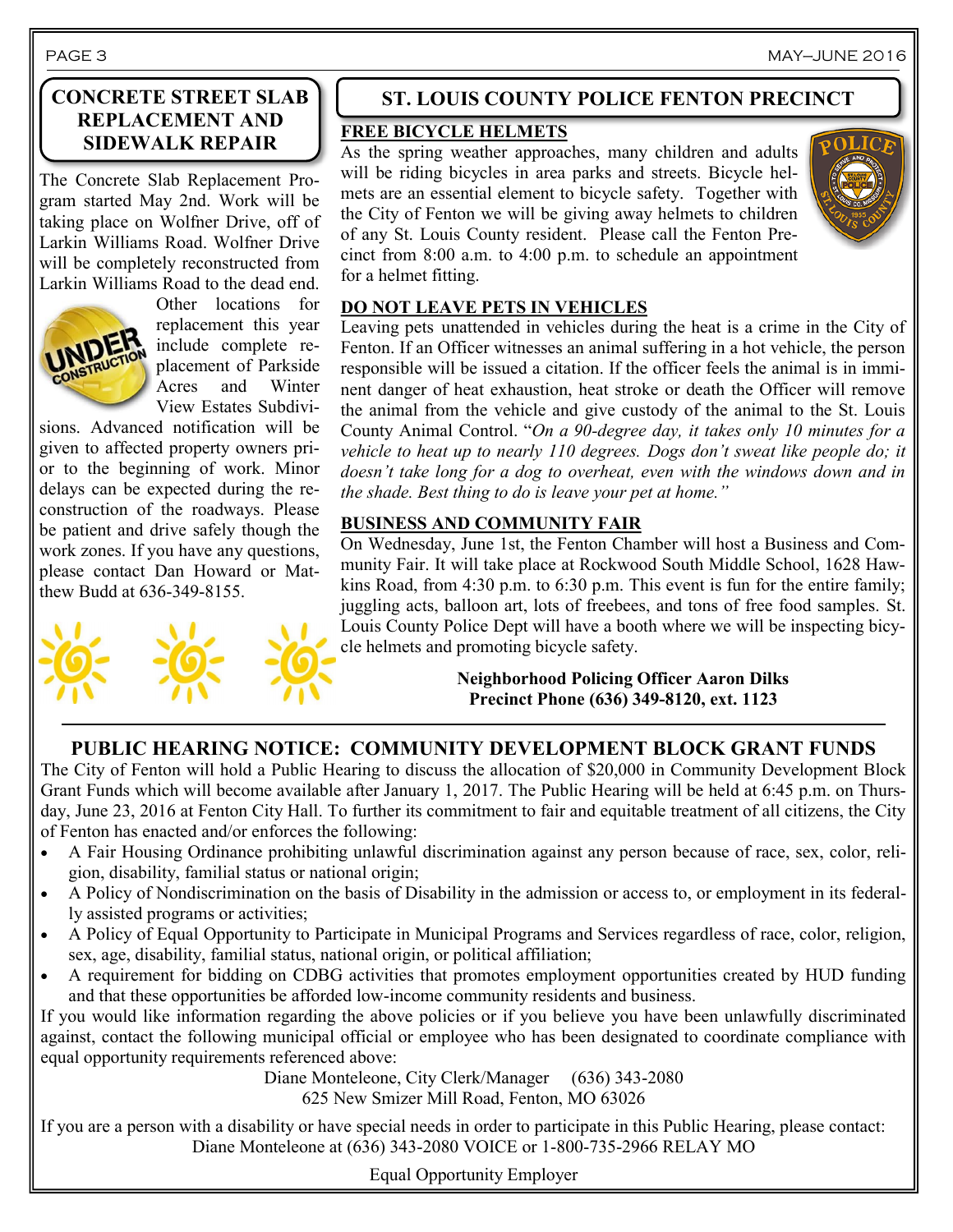#### PAGE 4 MAY—JUNE 2016

#### **DECISIONS FROM THE APRIL 28 & MAY 5, 2016 BOARD OF ALDERMEN MEETINGS**

#### *DECISIONS*

- Approved St. Louis County holding the St. Louis County TIF Commission Meetings for 1050 Dodge Drive, formerly known as the former Chrysler Property, at City Hall.
- $\checkmark$  Approved a Temporary Liquor License for St. Paul Catholic Church for their Parish Picnic May 27 & 28, 2016.
- $\checkmark$  Approved destruction of records as submitted at the April 7 & 14, 2016 Committee Meetings.
- Approved Court Administrator Jan Fischer to attend the 2016 MACA Spring Conference on May 23—27, 2016 in Tan-Tar-A, Osage Beach, Mo.
- Approved the renewal of two ICC Certifications in the amount of \$180.00, membership dues for MABOI and SLACE in the amount of \$80.00 and Continuing Education—2 classes through MABOI in the amount of \$130.00—3 classes through SLACE in the amount of \$120.00 for Code Enforcement Officer Craig Anderson.
- Approved the Certification of the April 5, 2016 Election.
- $\checkmark$  Approved election of Alderman Josh Voyles as President of the Board of Aldermen.
- $\checkmark$  Approved election of Alderman Vera Glick as Liaison to the Planning & Zoning Commission.
- Approved election of Alderman Diane Bade as Liaison to the Park Board.
- $\checkmark$  Approved Committee Appointments.

#### *ORDINANCES*

 **#3579** Ord. amending Section 500.010 of the Municipal Code and adopting and enacting the Property Maintenance Code of St. Louis County, as amended, as the Property Maintenance Code of the City of Fenton applicable only to the services of the St. Louis County Problem Properties Unit and authorizing an amendment

 to the existing Contractual Agreement with St. Louis County Government for the provision of code enforcement services for St. Louis County to enforce such code.



- **#3580** Ord. amending Section 466.020, Subsection C, of the Municipal Code to include Physical Therapy Offices, Clinics or Facilities as a use allowed by Special Use Permit within the "OT-2" District.
- **#3581** Ord. approving a Special Use Permit for Bennett Rehab Services to operate a Physical Therapy Clinic at 54 Fenton Plaza.
- **#3582** Ord. approving a Lease Agreement with the Missouri Highway and Transportation Commission for a five-year period ending May 31, 2021 for property on Larkin Williams Road under the Highway 30 Bridge Viaduct.
- **#3583** Ord. approving a Contract with Fry and Associates, Inc. for the purchase and installation of Playground Equipment in Fenton City Park.
- **#3584** Ord. approving an Agreement with Spencer Contracting Company for Mill and Overlay of Olde Towne Streets—Phase II/ River Road.
- **#3585** Ord. approving a Contract with Chesterfield Fence & Deck Company, Inc. to repair the damage to the City's Boardwalk on Larkin Williams Road caused by the recent flood.
- **#3586** Ord. approving a Supplemental Cooperation Agreement with St. Louis County for the allocation of Community Development Block Grant Funds for the Year 2016.
- **Bill 16-22** Ord. approving a one-year Contract with Hackett Security, Inc. for Security/Fire Alarm Monitoring, Maintenance and Repair Services in City Buildings. *Bill failed.*
- **#3587** Ord. approving a first amendment to the agreement with Bates Electric, Inc. for restoration of electric services for Parks & Recreation due to the flood damage and approving emergency services rendered.

#### *RESOLUTIONS*

- **R-16-03** Res. adopting a Voluntary Flood Buyout Policy for the Flood Mitigation Assistance (FMA) Grant Program.
- $\checkmark$  **R-16-04** Res. stating intent to seek funding through the Flood Mitigation Assistance (FMA) Grant Program for 82, 86 and 88 Opps Lane, 5 Ferry Street, 504 and 508 Water Street and 679 and 811 Larkin Williams Road, and authorizing the Mayor and City Clerk/Manager to pursue activities in an attempt to secure funding and identifying a Project Manager.

#### **FENTON HISTORICAL SOCIETY**

The monthly meeting of the Fenton Historical Society will be held on **Thursday, June 2, at 7:00 p.m.** The Fenton Historical Society is located at #1 Church Street in Olde Towne Fenton. For more information, call (636) 326-0808 or visit our website: **www.fentonhistory.com**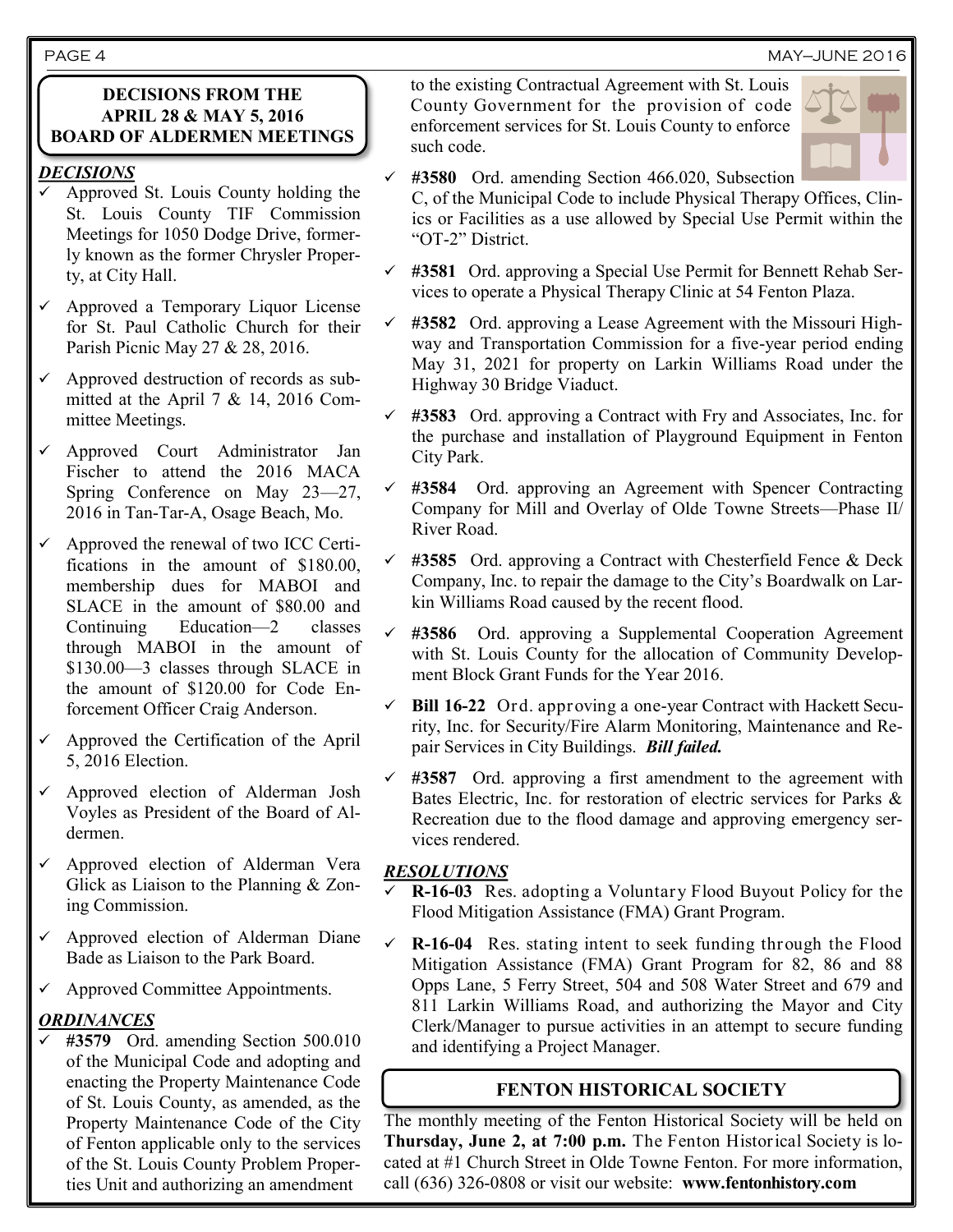PAGE 5 MAY—JUNE 2016

## **PARKS & RECREATION SPECIAL EVENTS**

### **UPCOMING PROGRAM OFFERINGS**

For detailed information, including program fees and registration requirements, please call RiverChase of Fenton at **(636) 343-0067** or visit our website at **www.fentonmo.org**.



#### **SENIOR (55+) LUNCH AND BINGO**

Adults 55 and up can join us for bingo and chicken parmesan for lunch at 10:30 a.m. on **Wednesday, June 8**. Fee: \$6.50/person; registration required by the Sunday prior.

#### **SENIOR HEALTH AND FITNESS FAIR**

Join us on **Wednesday, May 25 from 8:00 a.m. to Noon** for this FREE event. There will be complimentary breakfast items (while supplies last), entertainment by Senior Strutters, free give-a-ways, guest speakers and free health screenings.

### **GROUP CYCLING**

Monday or Wednesday mornings starting at 9:00 a.m. or Thursday evenings starting at 6:00 p.m. Sessions start May 30. Cost: \$39 – Residents and Members / \$47 – Non-Members.

### **LET'S PLAY BALL!**

RiverChase offers two recreational coed leagues for kids consisting of (6) six games held at Fenton City Park on Saturday morning/ afternoon. Practices will be held once a week Monday – Friday at the



coaches desired time and day. Participants will re $m_{\text{min}}$  ceive a numbered uniform t-shirt, hat, and award. Register soon because Session II starts July 23 for the following:

- 
- **T-BALL LEAGUES** (Ages 3 to 5)
	- **COACH PITCH** (Ages 6 to 8)

#### **FENTON JUNIOR TENNIS CLINICS (Ages 3—18)**

Each session consists of seven (7), 60 minute long classes with a Vetta Concord Tennis Teaching Pro. Movement, fundamental tennis knowledge, and FUN is emphasized. Our programming is designed in coordination with the UNITED STATES TENNIS ASSOCIATION YOUTH PLAYER PROGRESSION. Classes begin the week of June 5. For more information, including days/times, fees and registration, please contact RiverChase or visit our website.

#### **KICKOFF TO SUMMER!**

#### **Saturday, May 28 at 11:00 a.m.**

Head to RiverChase to kickoff the 2016 pool season! The first 250 RiverChase Members to help us celebrate the beginning of summer will receive a special gift! While you swim the day away, also enjoy games, ac-







#### **YOUTH FISHING DERBY June 11, 8:00 – 10:00 a.m.**

Grab your fishing poles and join us at Westside Park (1220 Woodridge Trails Drive) for a fun morning of fishing! Activities will include a casting contest, prizes and goodie bags. Check in will be at 7:30 a.m. and the Derby will start promptly at 8:00 a.m. signaled



by a siren. You must register your child by June 6. Cost is only \$9 for Residents and Members and \$11 for Non-Members.

#### **CONCERT IN THE PARK June 11, 6:00 – 8:00 p.m.**

Come enjoy live music at Fenton City Park during our first ever Concert in the Park, sponsored by [SSM](https://www.facebook.com/SSM-Health-St-Clare-Hospital-Fenton-274621302553438/) Health St. Clare Hospital and [Renewal](https://www.facebook.com/renewalbyandersenstl/) by Andersen! Come early to enjoy pre-show activities and food trucks ([Curbside](https://www.facebook.com/CurbsideCookery/)  [Cookery](https://www.facebook.com/CurbsideCookery/) and [Kona Ice St. Louis West\)](https://www.facebook.com/Kona-Ice-St-Louis-West-317912544890338/).

Encore Band is a popular band in the St. Louis area and is known for high quality sound and vocals, cutting edge music technology, amazing musicians and their variety of songs. Admission is FREE for everyone, so pack up your lawn chairs and blankets and head to the park. \**No glass bottles allowed.*

#### **FLAG RETIREMENT CEREMONY June 12, 10:00 a.m.**

On Flag Day, the Vietnam Veterans of America will conduct a Flag Retirement Ceremony at the Heroes Memorial in Fenton City Park (1215 Larkin Williams Road.) The ceremony will start at 10:00 a.m. with flag retirements

continuing throughout the day.  $\bigcap$ Retired flags can be dropped off at RiverChase (990 Horan Drive) for inclusion in the ceremony and proper retirement.



## memorial day hours

RiverChase Operating Hours: 8:00 a.m. to 6:00 p.m.

RiverChase Open Swim Hours: 11:00 a.m. to 5:30 p.m.



@FentonParks @FentonParks www.facebook.com/FentonParks www.facebook.com/FentonFarmersMarket